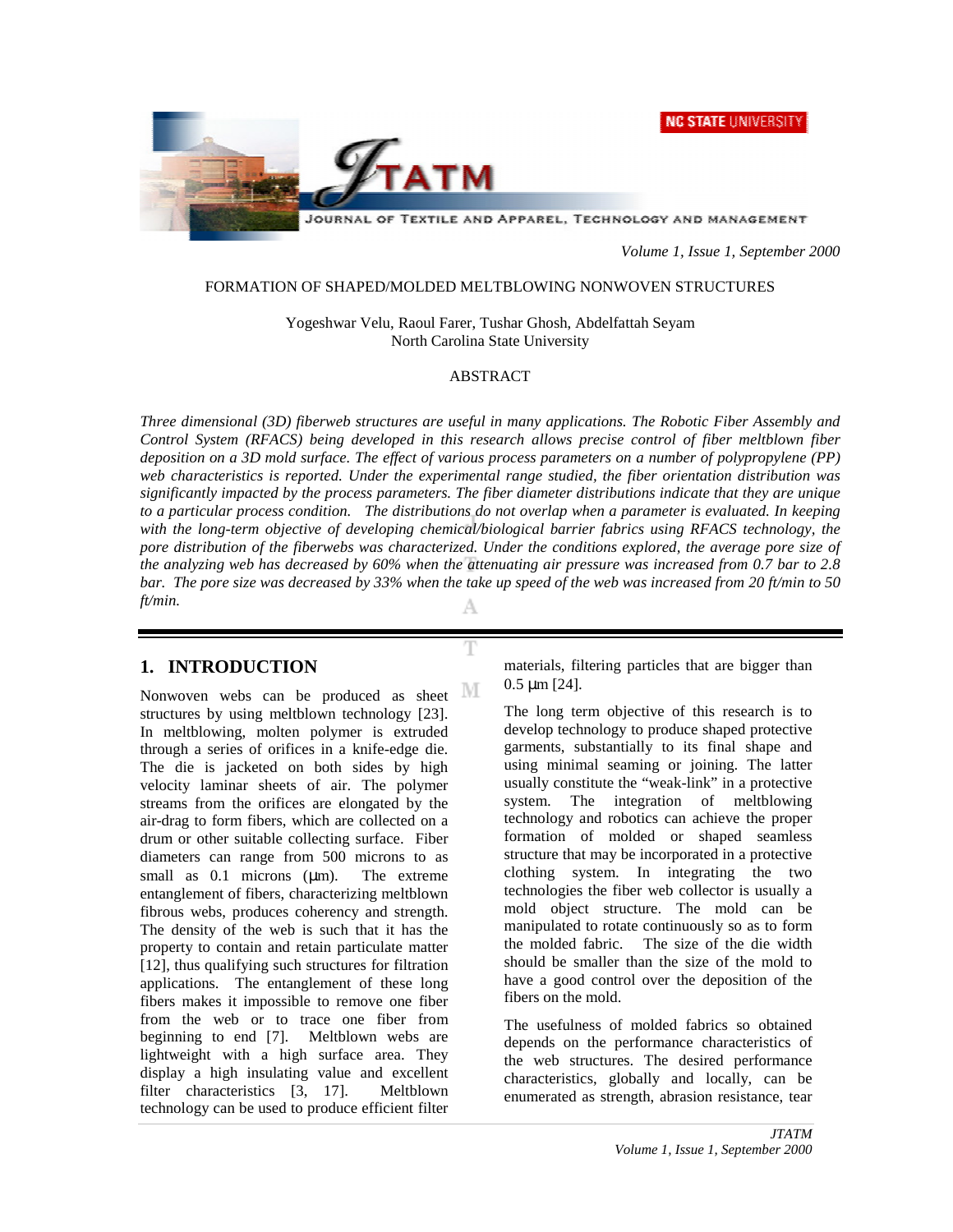resistance, burst strength, elastic recovery, air/moisture permeability, moisture/fluid absorption (rate and capacity), filtration characteristics, etc. Each of these characteristics is influenced by fiber diameter and its distribution, pore size and its distribution, fiber orientation, web consolidation (thickness, bonding), web basis-weight (local), fiber/polymer properties, etc.

The web structure defined by fiber Orientation Distribution Function (ODF) governs the anisotropy of mechanical (strength, tear resistance, bending rigidity, etc.) and physical (wicking/absorption, pore shapes, pore size distribution, etc.) properties [9-11, 13-15]. ODF data for meltblown webs has not been available in the literature previously, while some published ODF results for spunbonded fabrics are generally similar to those found for meltblown webs in this study.

Although meltblowing process produces finer fibers relative to conventional fiber spinning J processes, the distributions of fiber diameter are usually quite broad. Because lower mean values T and narrower distributions lead to smaller pore sizes (lower mean and narrow distributions) and higher specific surface, the control of fiber A diameter distribution is considered highly desirable [18], for a number of important Π. applications. The pore size and its distribution in a fabric structure are of prime importance in determining the transport properties of the fabric. The filtration efficiency, and hence the level of protection, is directly related to the pore size distribution. Image Analysis techniques have been developed to measure the pore size, shape, and orientation of the pores [23, 26]. Most of the methods developed at the Textile Research Institute (TRI) use fluid intrusion or extrusion on a sample to determine the average pore size and its distribution.

## **2. ROBOTIC FIBER ASSEMBLY AND CONTROL SYSTEM**

To produce the seamless 3D garments a Robotic Fiber Assembly and Control System (RFACS) has been set up. The RFACS consists of a model meltblown machine and a commercial six-axis robot that is capable of manipulating the meltblown die in the range of positions and orientations required for use with the complex 3D shape molds. Accurate robot positioning is required to keep the distance between the die and the mold at will while maintaining appropriate

orientations with the mold. In addition, to achieve the required level of mold control needed for this process, an external seventh axis has been added. The RFACS setup is shown in Figure 1.



Figure 1. Robotic Fiber Assembly and Control System (RFACS) 1. Melt-Blowing Die Housed in a Cage. 2. Polymer and Air Flexible Supply Hoses.

3. Melt-Blowing Extruder Unit. 4. Collector.

The shaped nonwoven structures are produced by depositing meltblown fibers on a collapsible mold that is placed on the seventh axis of the robot. To develop the contour-following algorithms for mold shapes point coordinates on the mold shape were determined at regular rotational increments. To find these points in 3Dspace for the 2D model, a pointer has been constructed such that the pointer tip assumes the virtual position of the right most orifice in the meltblowing die body. For the 3D model, a pointer mirroring the position of the polymer orifices has been constructed. The pointer uses to mark points on a mold relative to the world coordinate system. This procedure has been adopted as the means of developing the position and speed of the meltblowing die to the rotation of the mold body.

## **3. EFFECT OF PROCESS PARAMETERS ON WEB CHARACTERISTICS**

The research documented in this paper deals with mold structures being coated with a meltblown web, hence, experiments were conducted to develop appropriate control algorithms. These algorithms would control the RFACS in a way to precisely control fiber dispensation on to the mold surface. The objective of the control algorithms is not necessarily to control uniformity of web characteristics, but to control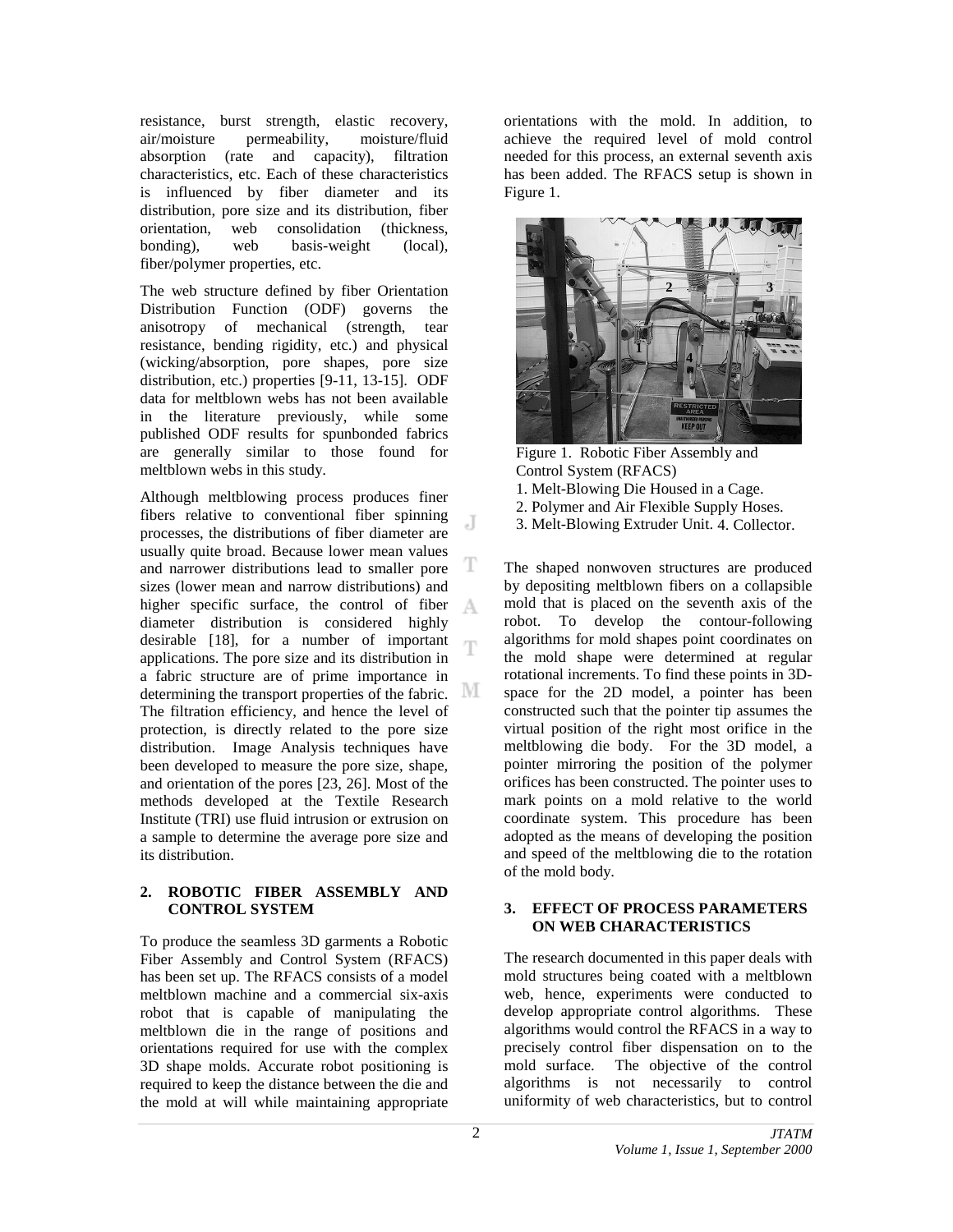these locally. The web characteristics of interest in the context of the present research are (1) Basis weight, (2) Fiber orientation distribution, (3) Fiber diameter distribution, and (4) Pore size distribution. These characteristics determine the local physical, mechanical and fluid flow behavior of the web. The relevant process parameters are:

- Polymer throughput
- Die / Melt / Attenuating air temperature
- Attenuating air pressure,
- Fiber stream approach angle,
- Take-up speed, and
- Relative orientation and movement of die

In the following, the parametric studies are reported and categorized according to their influence on a specific web characteristics.

#### **Basis Weight**

The basis weight  $(g/m^2)$  of the PP fabric was evaluated by measuring the weight of known J area of fabric samples at regular intervals, along the surface of the mold. The variation in Ŧ measured basis weight is expressed as percent coefficient of variation (%CV). Initial А experiments were conducted such that the die was moving up and down the mold, while the mold was rotating on the  $7<sup>th</sup>$  axis at a uniform 工 speed (2D no correction Model). The 2D model was modified to correct for variations in the die M to collector distance (DCD correction) and the linear speeds of the mold on the  $7<sup>th</sup>$  axis (linear rotational speed correction model).



Figure 2. Two-Layer Basis-Weight Distribution Using the 2D Model

Figures 2 and 3 show the basis weight distributions using the patterns of motion variation for the 2D model. The differences in



Figure 3. Single-Layer/Two-layer Basis-Weight Distribution using the 2D Model and Nonlinear Rotation Speeds

basis weight distributions are related to the interaction between the geometrical features of the mold and the characteristics of the fiber flaring profile and the die orientation. CV values for samples formed using the no correction model were 8% higher than CV values for samples obtained using the linear correction model. The difficulty in achieving more uniform basis weight distribution is inherently related to



Figure 4. 3D Positioning Sequence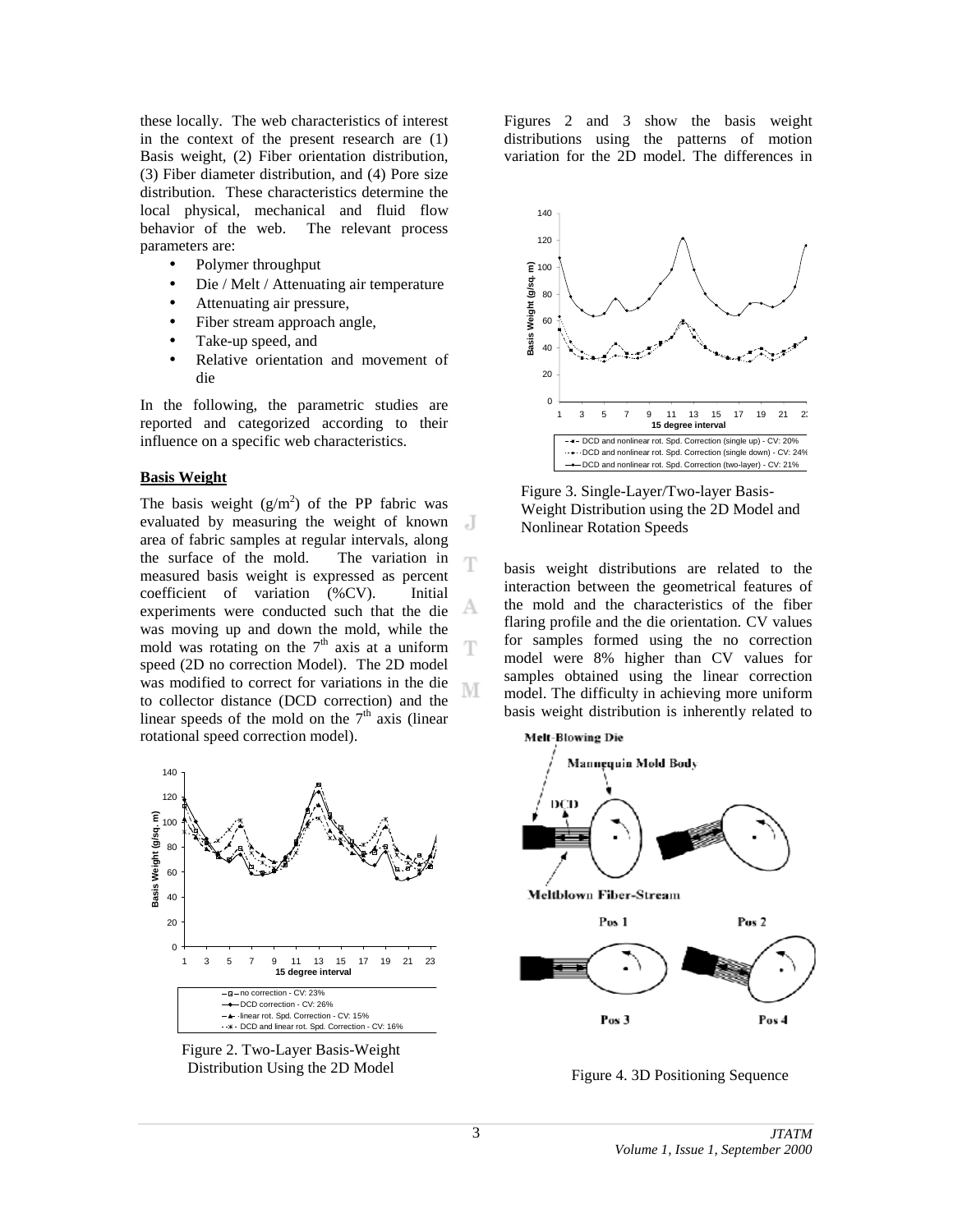the die orientation during the production. When the die is not reoriented in relation to the surface of the mold during fiber application, overshot of fibers occurs. This causes loss of control for the deposition of fibers on the mold.





The 3D model was developed by the implementation of 3D-triangulation positioning and feedback control of the mold positioning data using the LVDT. This included the control of the movement of the die and the rotational speed of the mold mounted on the  $7<sup>th</sup>$  axis (Figure 4). The position of the die is controlled such that the fiber streams are normal to the surface of the mold at the point of deposition of the fiber. A LVDT feed back control was used to control the speed of the  $7<sup>th</sup>$  axis, such that the M linear speed of the mold surface was constant. The overall control performance improved with the use of the 3D model [7]. Using the rule-based control resulted in the lowest overall CV values (11%) for basis-weight uniformity as it can be seen from the results of Figure 5. Since previous



Figure 2. Fiber-Stream Approach-Angle

experimentation had shown basis weight effects to be symmetric around 180 degrees, only one side of the mold was evaluated.

#### **Fiber Orientation Distribution**

The orientation distribution function (ODF) of the fibers was measured on samples that were prepared using the  $90^\circ$  fiber approach angle (Figure 6) relative to the collector drum. An image analysis package developed at the Nonwovens Cooperative Research Center was used to make ODF measurements on the samples. Influence of various process parameters on fiber orientation distribution is discussed below.

#### **Take-Up Speed**

J

A

T



Figure 7. ODF for MB PP fabrics at different take-up speeds; 7 x  $10^{-2}$  g/min/hole polymer throughput rate; 1.4 bar attenuating air pressure; 14 cm DCD and 282 ºC air temp. ; B3: 18 m/min and B4: 24 m/min.

Figure 7 gives the ODF for fabrics formed at take-up speeds of 18, and 24 m/min, while other process parameters are held constant. Note that with extruder output kept constant the basis weight decreases with increasing take-up speed. The results show an increase in orientation with an increase in take-up speeds.

Maximum observed fiber fraction data along the machine direction (MD) in Figure 8, depicts increases in orientation along MD with increases in take-up speeds for all fabric types evaluated. Webs do not initially exhibit significant changes in its ODF at take-up speeds below 18.3 m/min. This may be due to aerodynamic interaction with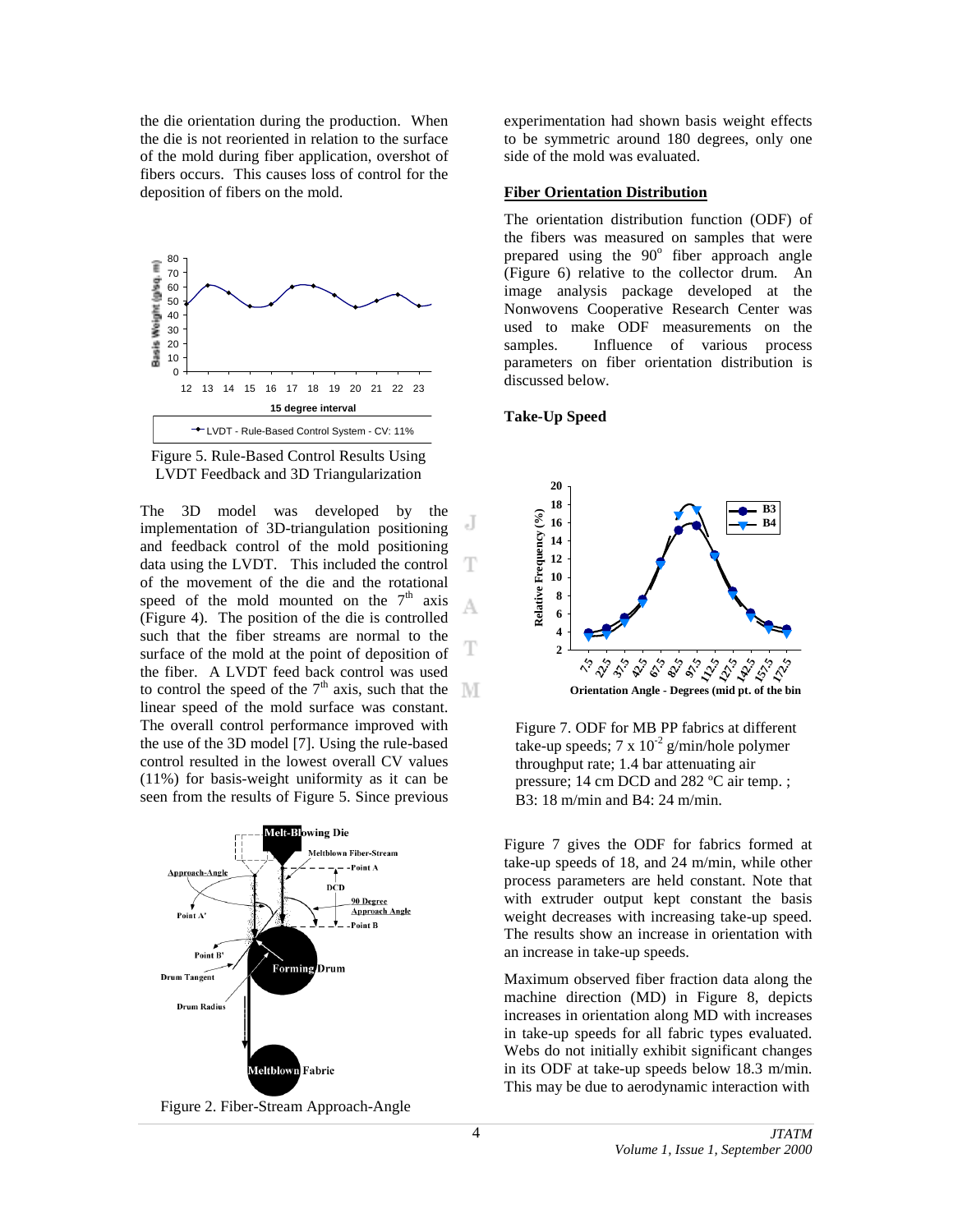

Figure 8. Maximum observed fiber fraction along "MD" for MB PP fabrics at different takeup speeds; 282 °C air temp.; B1-B5: 7 x 10<sup>-2</sup> g/min/hole polymer throughput rate, 1.4 bar attenuating air pressure, and 14 cm DCD; A1 & A2:  $5.4 \times 10^{-2}$  g/min/hole polymer throughput rate, 1.4 bar attenuating air pressure, and 14 cm DCD; Ap11 & Ap13:  $5.4 \times 10^{-2}$  g/min/hole polymer throughput rate, 0.7 bar attenuating airpressure, and 18 cm DCD.

fibers. For take-up speeds above 18.3 m/min fabrics show higher orientation due to higher drum surface velocity induced fiber alignment along the machine direction.

#### **Die-to-Collector-Distance (DCD)**

Figure 9 shows the ODF for fabrics formed at DCD settings ranging from 14 to 31 cm. Fiber orientation is shown to continuously increase from DCD settings 31 to 14 cm. All webs M



Figure 9. ODF for MB PP fabrics at different DCD;  $7 \times 10^{-2}$  g/min/hole polymer throughput rate, 1.4 bar attenuating air pressure, 21 m/min take-up speed, and 282 ºC air temp.; B7: 14 cm; B8: 21 cm; B9: 26 cm; and B10: 31 cm.

evaluated are shown to exhibit less MD orientation when formed at larger DCD settings. With longer distances the turbulent fiber flow, undulating, or flapping motion of the fibers is known to increase [6, 16 ]. As the air velocity reduces at longer distances from the die, and loses some of its initial planar characteristics, the air volume disturbed and the dimensions of the air stream increase [18, 19]. With higher freedom of movement, and lower fiber velocity the fibers appear to take on a more random orientation in the air stream. This effect subsequently translates to reduced MD orientation in webs formed, upon collection at larger distances (higher DCD settings) from the die body.

At a DCD setting of 7 cm, webs exhibited reduced "MD" orientation relative to those formed at 14 cm. This effect is attributed to some fibers being unable to successfully develop a forward flow pattern below DCD settings of 14 cm, and rapid successive, more random, accumulation of short segments of fiber on top of each other. Some fibers are suspected to be essentially blown into themselves, thereby causing less overall orientation in the structures formed. It is also stipulated that air velocities are still much higher at small DCD values, thus bouncing back from the forming drum and thereby disturbing the MD orientation of fibers.

#### **Fiber-Stream Approach-Angle**



Figure 10. ODF for MB PP fabrics at different fiber-stream approach-angles;  $5.4 \times 10^{-2}$ g/min/hole polymer throughput rate, 1.4 bar attenuating air pressure, 21 m/min take-up speed, 14 cm DCD, and air temp. 305 °C; Aa2a: 90º; Aa2b: 79º; Aa2c: 61º; Aa2d: 46º; Aa2e: 36°; and Aa2e: 26.

 $\overline{J}$ 

Ŧ

А

T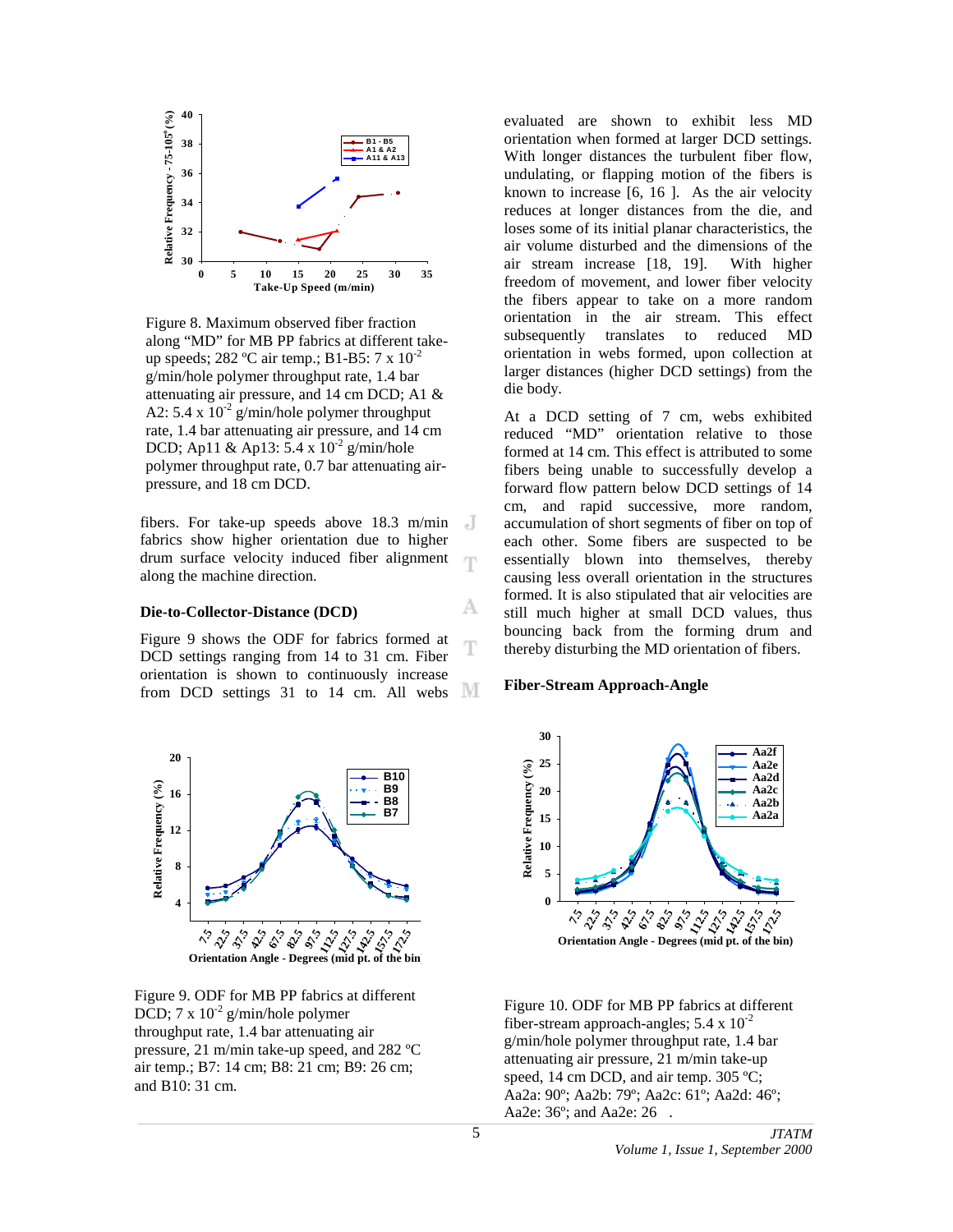Figure 10, shows the fiber ODF for fabrics formed at approach-angles ranging from  $90^\circ$  to 26°. Fiber fraction along MD is shown to increase by 60 % when the fiber-stream approach-angle changes from normal to  $36^\circ$ . A  $0^{\circ}$  approach-angle would identify a fiber-stream path parallel to the tangent of the fiber formingdrum (essentially blowing past it). By reducing the fiber-stream approach-angle, some fibers will travel a longer path before being collected on the drum's surface (see Figure 4). Those fibers, which travel a longer path, are also traveling at a path more parallel to the tangent of the formingdrum, and exhibit this orientation upon collection. This effect contributes to an increase in orientation in the machine direction. This pattern continues up to a point where some fibers are actually blowing past the drum, but are pulled back into the fabric because their fiber ends are anchored inside the fiber stream. This effect was visually observed when collecting samples at approach-angles of  $26^\circ$ . Fibers were observed blowing past the drum's surface, but due to their continuous nature were still trapped inside of the fiber stream. This either caused them to stick out of the formed fabric, or to be pulled back into it. In either case the structure of the formed fabric was disrupted, which can be observed in the data shown by the respective decrease in fiber orientation at approach-angles of 26<sup>°</sup>.

#### **PolymerThroughput Rate**



Figure 11. ODF for MB PP fabrics at different polymer throughput rate; 2.1 bar attenuating air pressure, 15 m/min take-up speed, 18 cm DCD, and 282 °C air temp.; At1: 5.4 x  $10^{-2}$  g/min/hole, At2: 8.1 x  $10^{-2}$ g/min/hole, and At3: 9.6 x  $10^{-2}$ g/min/hole.

Fiber fraction along MD decreases with increasing throughput rate, as is shown in Figure 11. In meltblowing, analogous to what occurs in melt-spinning, higher polymer throughput rate is equated with larger average fiber diameter, keeping all other conditions constant [2]. When this is the case, larger size fibers present in the fiber stream will resist aligning themselves substantially in the air flow direction and assume a more random orientation. These fibers undulate more slowly (at lower frequencies) [16], as it becomes more difficult for a thicker and heavier structure to change direction as quickly as a smaller diameter structure. Lower undulating frequencies are shown to directly result in formation of more isotropic structures.

#### **Attenuating Air Pressure**



Figure 12. ODF for MB PP fabrics at different attenuating air pressures;  $9.6 \times 10^{-2}$  g/min/hole polymer throughput rate, 15 m/min take-up speed, 18 cm DCD, and 282 °C air temp.; Dp1: 0.7 bar; Dp2: 1.4 bar, and Dp3: 2.1 bar.

Figure 12 shows ODF results from fabrics formed by varying attenuating air pressure. Fabrics are shown to be less oriented along "MD" when higher attenuating air pressures are used. If one considers that higher take-up speeds have been shown to cause more orientation, the same argument can be made here. At lower attenuating air pressures the fiber speed reduces as compared to fiber formed at higher attenuating air pressures [25]. The ratio of take-up speed to fiber speed will increase with lower attenuating air-pressures. Subsequently an argument can be made that a decrease in fiber speed, i.e. lower

А

Ŧ

М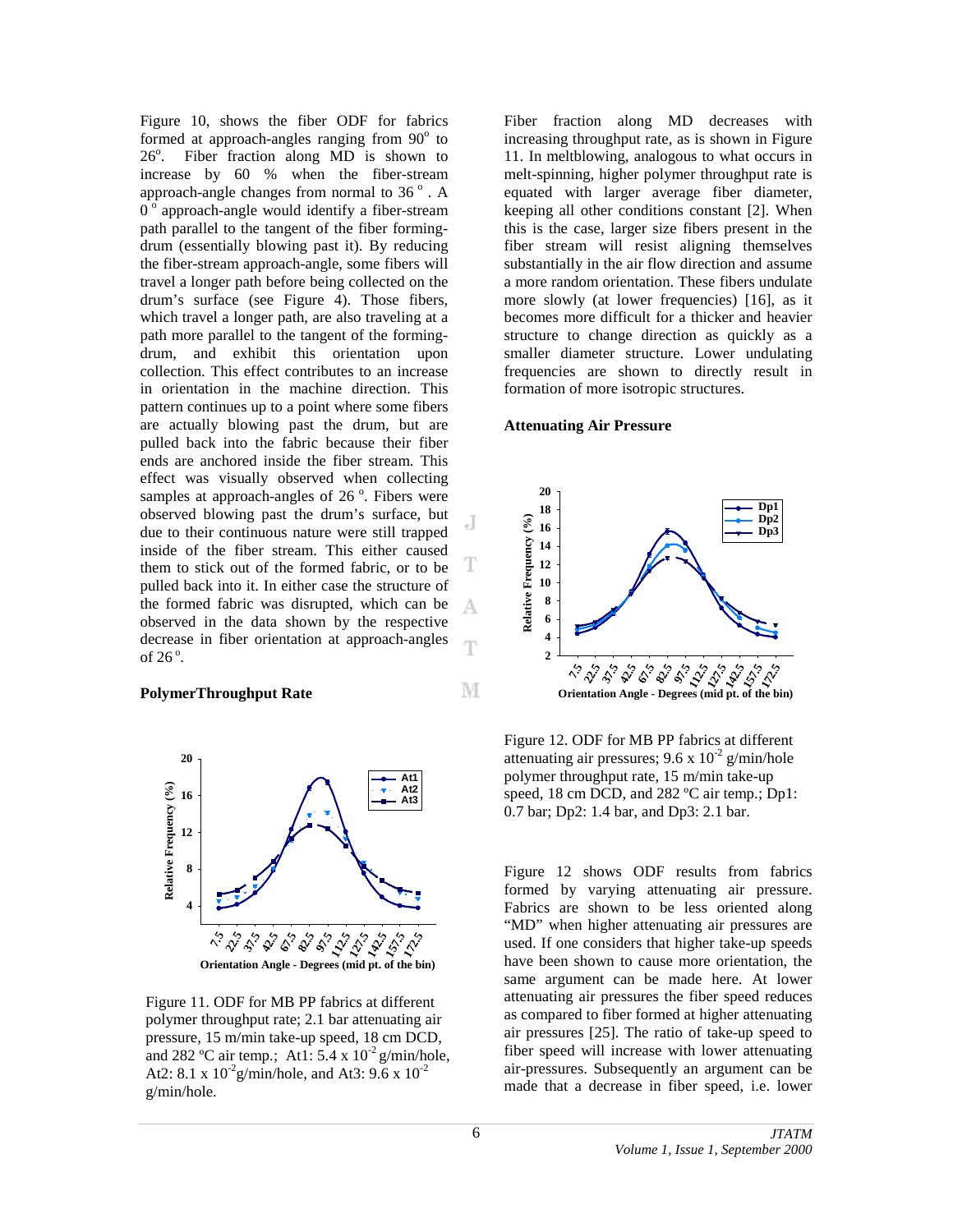attenuating air-pressure, has the same effect as an increase in take-up speed, thereby causing higher orientation to form in the fabric structure.

## **Fiber Diameter Distribution**

SEM images at 600X were used to make the FDD measurements. Each image contained at least 20 fiber images. A well developed protocol on the image analysis software was used for adjusting the SEM image [8]. The resulting black and white fiber image was evaluated for fiber diameter. Influence of various process parameters on fiber diameter distribution is discussed below.

## **Polymer Throughput Rate and Attenuating Air Pressure**



Figure 13. Cumulative frequency distribution of fiber diameters at different polymer throughput rates; 0.7 bar air pressure, 282 ºC air temp., and 260 °C die temp.; Fp1:  $1.7 \times 10^{-2}$  g/min hole; Ep1: 3.7 x  $10^{-2}$  g/min/hole; Ap13: 5.4 x  $10^{-2}$ g/min/hole; Cp1: 8.1 x  $10^{-2}$  g/min/hole; and Dp1: 9.6 x  $10^{-2}$  g/min/hole.

Figure 13 shows cumulative frequencies of fiber diameter distributions of PP meltblown fabrics formed at different levels of polymer throughput rates and at a selected level of attenuating air pressure. Figure 14 shows cumulative frequencies of fiber diameters in fabrics produced at varying attenuating air pressure and a selected polymer throughput rate.

All web samples in Figure 13 show fiber diameters to decrease and their distribution to narrow with a decrease in throughput rate. Figure 14 shows cumulative frequencies for fiber diameter distributions in fabrics formed at varying attenuating air pressures, but a constant polymer throughput rate of 9.6 x  $10^{-2}$  g/min/hole, and the same temperature settings as in Figure

13. Fiber diameters decrease with increase in attenuating air pressures in all cases; broader distributions of fiber diameters are observed with decreases in attenuating air pressures. All samples depict the same trend of increasing fraction of small diameter fibers with decreasing throughput rates; the increase in attenuating air



Figure 14. . Cumulative frequency distribution of fiber diameters at different attenuating air pressure;  $9.6 \times 10^{-2}$  g/min/hole throughput rate, 282 ºC air temp., and 260 ºC die temp.; Dp1: 0.7 bar; Dp2: 1.4 bar; Dp3: 2.1 bar; Dp4: 2.8 bar; and Dp5: 3.5 bar.

pressure also increases the fraction of fine (less than  $10 \mu m$ ) fibers. An increase in attenuating air pressure results in higher velocity of forming air, exerting higher drag forces on the polymer mass as it is being pushed out of the die orifices, as well as resulting in higher fiber velocities [2, 20]. Higher drag apparently attenuates the polymer mass to finer diameters, analogous to higher take-up roller speeds resulting in finer diameter filaments in conventional spinning.

# **Attenuating Air Temperature**

Figure 15 shows cumulative frequencies for fiber diameter distributions obtained using varying attenuating air temperature. Fiber diameter was hardly affected by the attenuating air temperature in the range of  $(282 \text{ °C} - 327 \text{ °C})$  studied. Similar trends were observed in a study by Rao and Shambaugh, where a  $100^{\circ}$  C increase in air temperature did not show much effect on fiber diameter [16]. In both Rao and Shambaugh and our case discussed, the polymer temperature (die temperature) settings were lower than the attenuating air temperature. The air temperature measured at the die orifice does not change significantly even when the employed die

М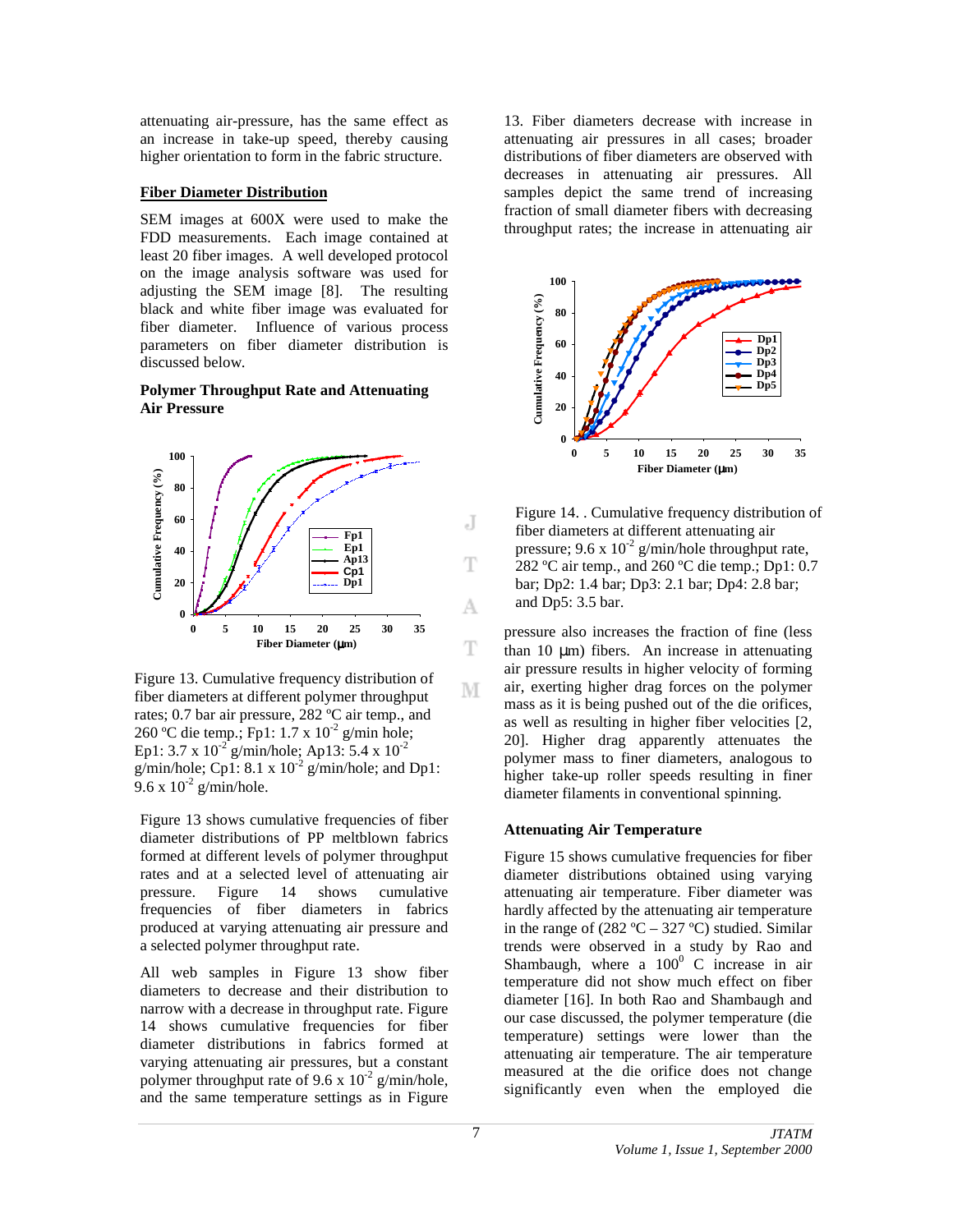temperature is lower than the air temperature. It is observed that the attenuating air temperatures studied in this research were not high enough to cause significant changes in diameters of the fibers.



Figure 15. Cumulative frequency distribution of fiber diameters at different attenuating air temperatures;  $5.4 \times 10^{-2}$  g/min/hole throughput rate, 1.4 bar attenuating air pressure, and 260 ºC die temp.: Ad1: 282 ºC, Aa2a: 305 ºC, and Aa3a: 327 °C; 3.7 x  $10^{-2}$  g/min/hole throughput rate, 1.4 bar attenuating air pressure, and 260 ºC die temp.: E: 282 ºC, E2: 304 ºC, and E3: 327 ºC.

#### **Die Temperature**



Figure 16. Cumulative frequency distribution of fiber diameters at different die temperature; 9.6 x  $10^{-2}$  g/min/hole polymer throughput rate; 1.4 bar attenuating air pressure, and 327 ºC attenuating air temp.; E3: 260 ºC; E4: 293 ºC; and E5: 327 ºC die temperature.

Figure 16 shows cumulative frequencies for fiber diameter distributions of PP meltblown fabrics formed due to varying die temperatures. As is apparent, fiber diameter decreased with increases in die temperature. All samples show increases in fine fiber content with increasing die temperature.

The dominant resultant effect of an increase in die temperature is lower polymer viscosity in the die body. A lower viscosity liquid will show less physical resistance to high velocity attenuating air, and allow finer fiber diameters to form. The reduction in polymer viscosity appears to be more significant over the temperature range evaluated, as similar changes in air temperatures have in this study not been able to show a lasting affect. Reduction in polymer viscosity would further show a larger effect at higher polymer throughput rates, where finer diameter fibers are formed with more difficulty.

### **Pore Size Distribution**

J

Ŧ

А

Ŧ

М

The pore size distribution was measured using an automated perm porometer designed and sold by the Porous Materials Inc. This equipment works on the principle of capillary flow. Details regarding the theory and the working principle of the instrument are found else where [8, 22]. Influence of various process parameters on pore size distribution is discussed below.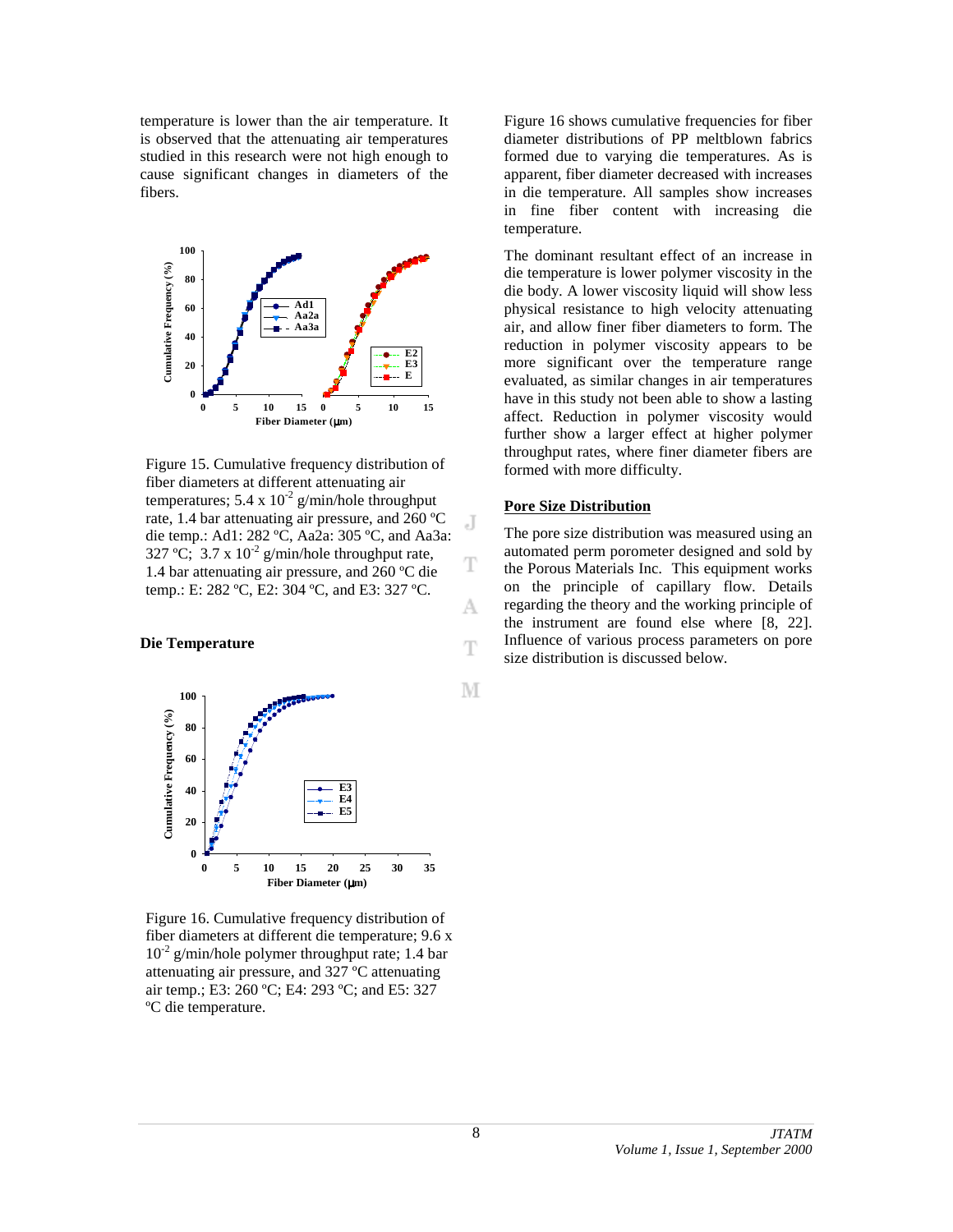**Die to Collector Distance**



Figures 17 a & b. Pore Size Distribution and Cumulative Filter Flow (%) for MB PP Fabrics at different Die to Collector Distances. (Throughput :  $3.7 \times 10^{-2}$  g/min/hole, Air Pressure: 1.4 bar, Number of Layers: 2, Take Up Speed: 20 '/min)

Figure 17 shows normalized pore size distribution and cumulative filter flow of PP meltblown fibers formed due to varying die to collector distances. The pore size initially decreases with increase in the distance. The diameter of the pore at 15 cm is 18 microns. At this distance the web has a filtration efficiency greater than 95%, and hence particles larger than 18 microns can be filtered. Further increase in the distance of the collector, increases the diameter of the pore. An increase in die to collector distance decreases the air velocity, alters the planar nature of the air, and the temperature of the air profile. It leads to the formation of shots and hence an increase in the pore size of the web.

The Pore size distribution and the cumulative filter flow for the influence of the number of layers are given in Figure 18. These graphs indicate that with increase in the number of layers the pore size decreases and the filtration efficiency increases. The technique adopted measures the smallest diameter of a given pore and thereby if a layer of fibers with relatively small pore size distribution is incorporated in the web, the overall pore size becomes smaller. With the decrease in the average pore size, the filtration efficiency increases. The data further indicates that increase in the number of layers from three to four does not have a significant effect on the pore size distribution and the filtration efficiency.



Figures 18 a & b. Pore Size Distribution and Cumulative Filter Flow (%) for MB PP Fabrics for variation in the number of layers. (Throughput :  $3.7 \times 10^{-2}$  g/min/hole, Air Pressure: 1.4 bar, DCD 15 cm, Take Up Speed: 20 '/min)

#### **Number of Layers**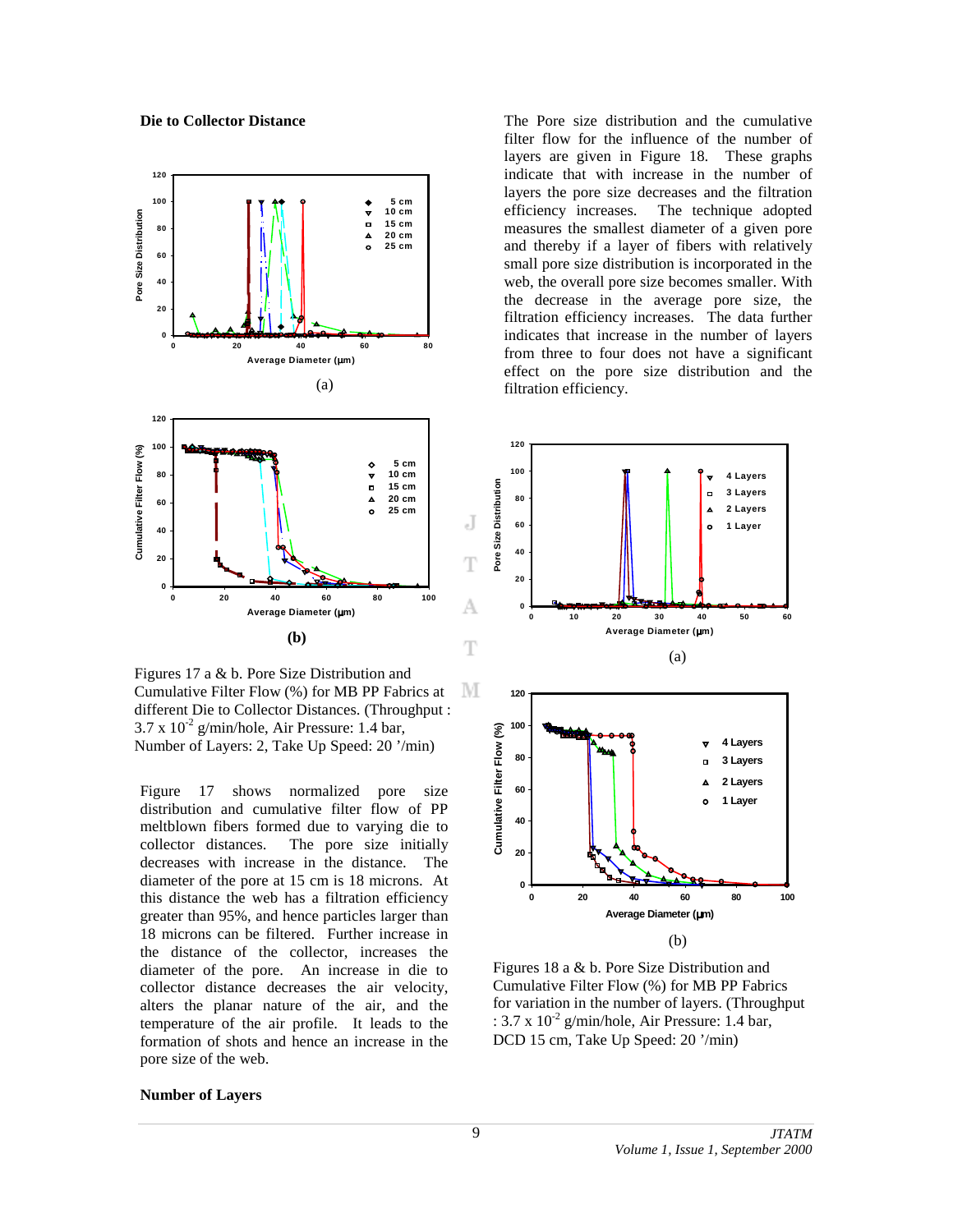## **Attenuating Air Pressure**



Figures 19 a & b. Pore Size Distribution and Cumulative Filter Flow(%) for MB PP Fabrics for variation in the attenuating air pressure. (Throughput :  $3.7 \times 10^{-2}$  g/min/hole, Number of Layers: 2, DCD 15 cm, Take Up Speed: 20 '/min)

As was mentioned in our earlier discussion, with increasing attenuating air pressure the fraction of smaller fibers increases. An increase in the attenuating air pressure results in an increase in the velocity of the forming air and hence, an increase in the drag force exerted on the fiber. This leads to the formation of fine fibers. Finer fibers produced arrange themselves closer together and hence finer pores are formed in the web. Figure 19 shows the pore size distribution and the filtration efficiency of the webs produced at different attenuating air pressures. Complementing the pore size distribution, the filtration efficiency increases with increasing attenuating air pressure. A higher percentage of

finer pores increase the filtration efficiency of the web [1, 4, 5].

### **Take-Up Speed and Through Put**



Figures 20 a & b. Pore Size Distribution and Cumulative Filter Flow(%) for MB PP Fabrics for variation in the web Take up Speed (Throughput :  $3.7 \times 10^{-2}$  g/min/hole, Number of Layers: 2, DCDC: 15 cm, Air Pressure: 1.4 bar)

As has been mentioned in the earlier discussions, increase in the take up speed of the web decreases the basis weight of the web. The increase in take up speed also increases the fiber orientation in the machine direction. The increase in the orientation in the machine direction and the decrease in basis weight due to increase in the take up speed decreases the average pore size and forms a narrower distribution, as also reported by Bhatia [4]. As is shown in Figure 20, the increase in take up speed decreases the pore size and increases the filtration efficiency of the web. But, at the current throughput rate, basis weight and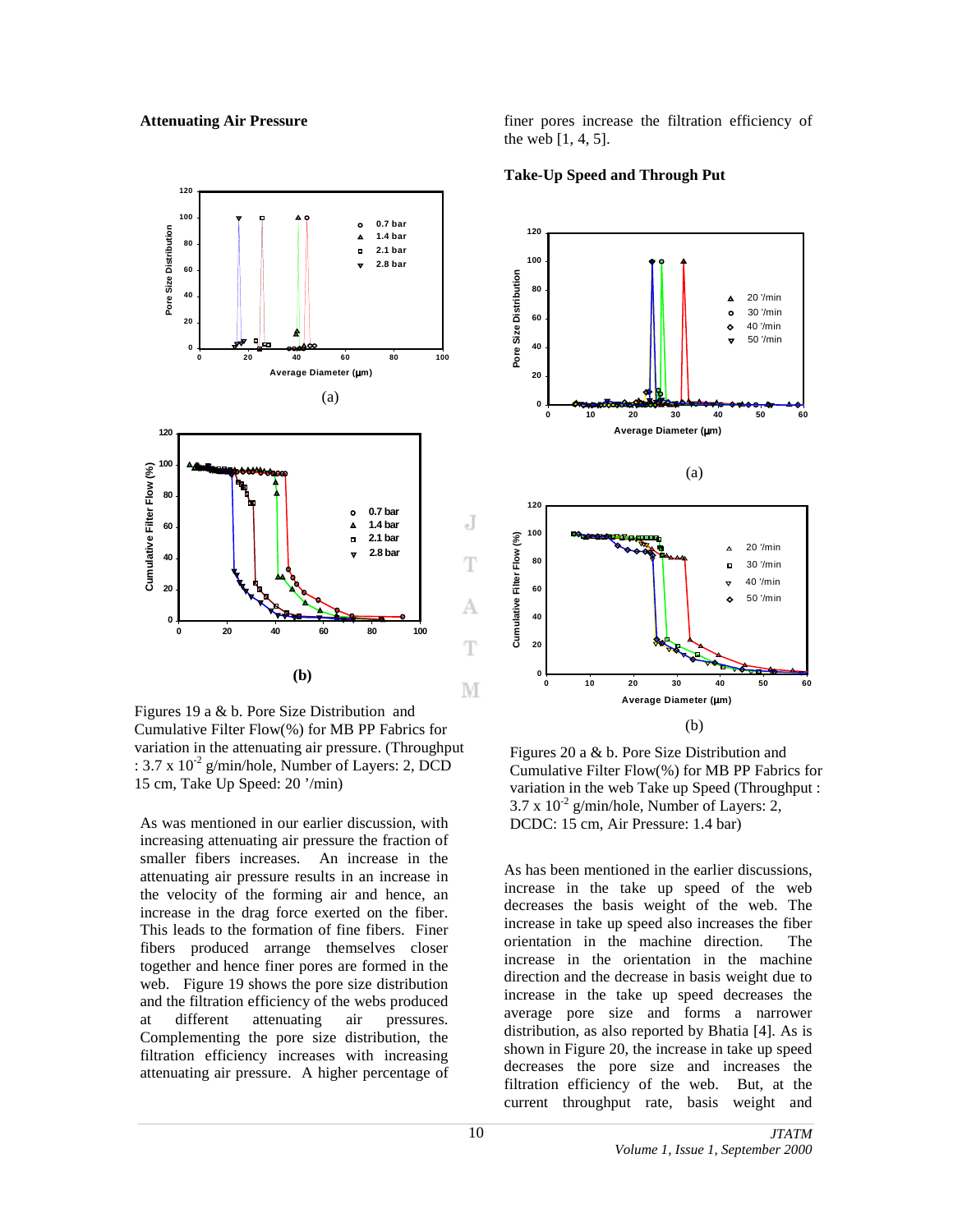attenuating air pressure there is no change in the pore size and filtration efficiency when the take up speed is changed from 40 ft/min to 50 ft/min.



Figures 21 a & b. Pore Size Distribution and Cumulative Filter Flow (%) for MB PP Fabrics for variation in the Polymer Throughput (Take Up Speed: 20'/min., Number of Layers: 2, DCD: 15 cm, Air Pressure: 1.4 bar)

Figure 21 shows the pore size distribution and filtration efficiency of the webs for different throughput levels. Similar to the influence of through put on the diameter distribution of the fibers in the web [8], the average diameter of the pore size of the web decreases with the decrease in the through put through the meltblowing system. The diameter distribution range decreases. The filtration efficiency of the webs increases with the decrease in the average diameter of the pore size.

## **4. CONCLUSIONS**

A novel 3D fiberweb manufacturing technology has been successfully developed. This Robotic Fiber Assembly & Control System (RFACS) can be implemented for production of seamless 3D meltblown nonwoven fabric structures. The setup developed here allows for arbitrary positioning of the melt-blowing die in an initial reference frame to an arbitrary collecting surface without difficulty and accuracy of 1/10 of a millimeter.

Experiments have demonstrated that rotational motion of a mold needs to be controlled according to its shape (curvature, etc.), when uniform basis-weight distribution is required. Various motion correction models (i.e. linear and nonlinear) may be successfully employed to some extent. Relative movement and orientation of die and collecting surface must be considered carefully to achieve desirable results. For the case of fiber deposition on a mold, it is desirable to have the center of the tool carrying die aligned normal to the surface of the mold. Such an orientation allows for more uniform fiber application to the mold surface and results in a 4%-10% improvement in basis-weight uniformity. Implementation of a rule-base control algorithm that compensates for the mold position and speed as well as tool position was successfully done. The approach improves the basis-weight uniformity and significantly simplified the robot programming operation.

Fiber ODF is shown to be a useful parameter for detailed analysis of changes taking place in meltblown nonwoven structures. Changes induced in structures by variation of process parameters were appropriately related to respective changes observed in the fabric's ODF.

Changes in fabric take-up speed, die-tocollector-distance, fiber-stream approach-angle, polymer throughput rates, and attenuating airpressures were shown to significantly affect fiber ODF in webs. Generally all fiber ODFs exhibited a bell-shaped pattern, with the highest frequency of orientation in the vicinity of MD. Changes in fiber-stream approach-angles were demonstrated to affect respective changes in fiber orientation distribution to the highest extent. For a change in fiber-stream approach-angle from normal (90°) to 36°, a 60 % increase in fiber alignment along the machine direction was shown.

Fiber diameter distributions were shown to correlate well to processing conditions employed in meltblowing of polypropylene resin. Fiber diameters were demonstrated to reduce with reductions in throughput rate, and increases in

J

Ŧ

А

T

М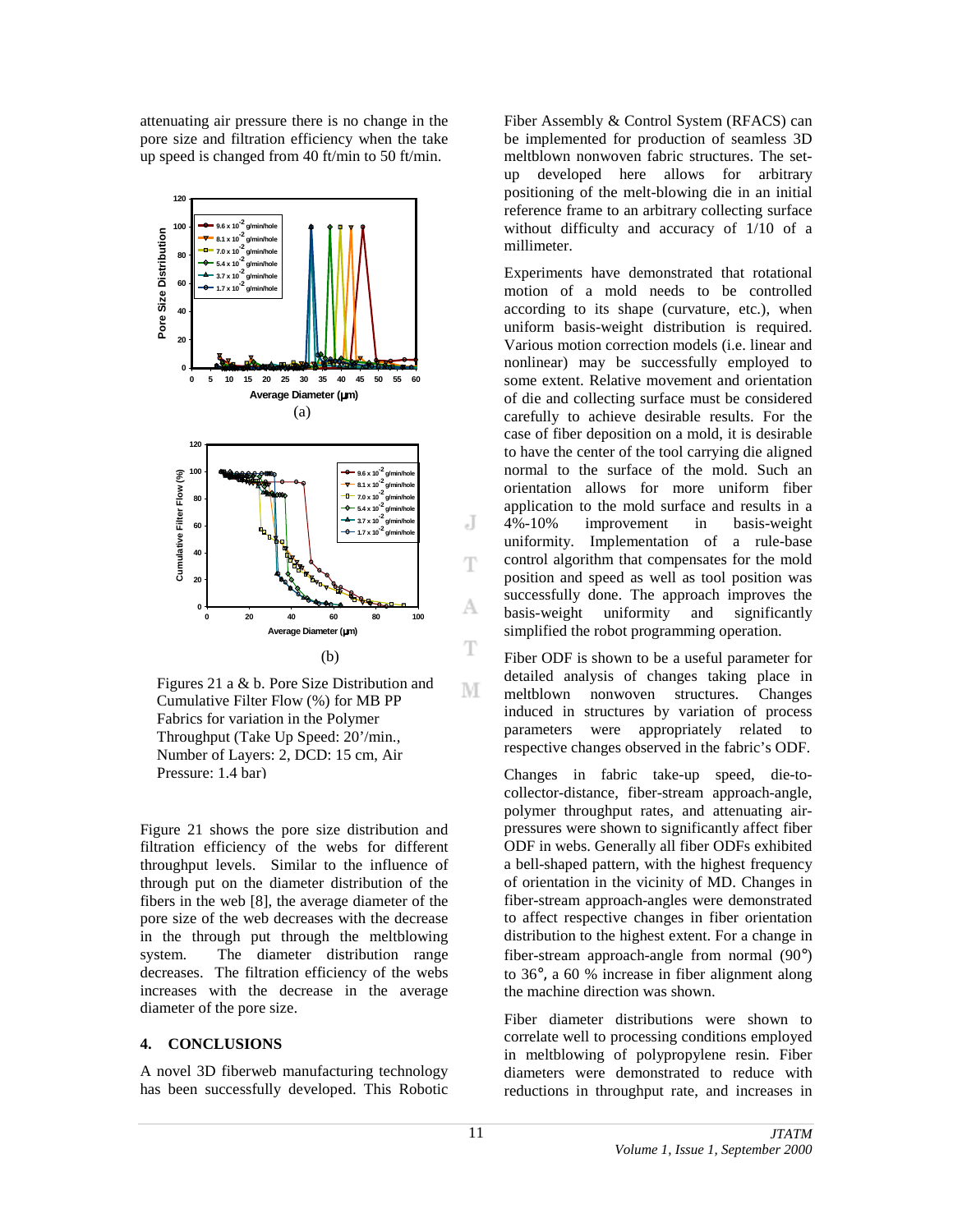attenuating air pressures and die temperatures. Air temperatures in the range studied, below 210 ºC at the die-orifice exit, were shown to not affect fiber diameter distributions. Good agreement for all results was also found to average fiber diameter data observed in published literature.

The pore size distribution and the filtration efficiency of the melt blown polypropylene webs were characterized. The effect of the process variables on the average pore size distribution was investigated. The changes in the average pore diameter were related to the diameter changes that take place in the fibers formed and their orientation distribution. The change in dieto-collector-distance, number of layers, attenuating air pressure, polymer throughput rates, and web take up speeds were shown to significantly affect the average pore size and the filtration efficiency of the webs formed. In the case of die to collector distance, the least pore size and the best filtration efficiency was formed at a distance of 15 cm. as the temperature of the J attenuating air is dropped to around temperature beyond the 15 cm. This does not allow further Ŧ changes in the internal structure of the fiber and also effects the consolidation of the fiber web on А the collecting surface. The increase in attenuating air pressure from 0.7 bar to 2.8 bar reduces the average predominant pore size by T 60%, while when the take up speed is increased from 20'/min to 50'/min, the average pore size M reduces by 33%.

# **ACKNOWLEDGEMENTS**

This research was supported in part by an ARO-MURI grant from the Army Research Office, and in part by support from the Nonwovens Cooperative Research Center, North Carolina State University. We gratefully acknowledge their generous support of this project.

# **REFERENCES**

- 1. Allen, T., "Particle Size Measurement", 4<sup>th</sup> Ed., Chapman and Hall, New York, 1990.
- 2. Bansal, Vishal, R. L. Shambaugh, On-line Determination of Diameter and Temperature during Melt Blowing of Polypropylene, *Ind. Eng. Chem. Res.* **37**, 1799-1806 (1998).
- 3. Bergmann, L., "Microfiber And Electrostatically Charged Nonwovens in Filtration", *Nonwovens Industry* 22, (2), 28- 34 (1991).
- 4. Bhatia, S. K., and Smith, J.L., "Geotextile Characterisation and Pore Size Distribution: Part I. A Review of Manufacturing Processes", *Geosynthetics International,* **3** (1), 85-105, 1996.
- 5. Bhatia, S. K., Smith, J. L., and Christopher, B. R., "Geotextile Characterisation and Pore Size Distribution: Part III. Comparison of Methods and Application to Design", *Geosynthetics International,* **3** (3), 301 – 328, 1996.
- 6. Chhabra, Rajeev, S, R. L. Shambaugh, Experimental Measurements of Fiber Threadline Vibrations in the Melt-Blowing Process, *Ind. Eng. Chem. Res.* **35**, 45366- 4374 (1996).
- 7. Eian, G., "Durable Melt-Blown Fibrous Sheet Material, U.S. patent 4,681,801, 1987.
- 8. Farer, Raoul., Formation of 3D Meltblown Structures Using Robotic Control of Fiber Deposition, Doctoral Thesis, NCSU, Raleigh, NC, 1999.
- 9. Hearle, J. W. S., and Sultan, M. A. I., A Study of Needled Fabrics, Part IV, *J. Textile Inst.* **59**, 161 (1968).
- 10. Hearle, J.W. S., and Stevenson, P.J., Nonwoven Fabric Studies, Part III: The Anisotropy of Nonwoven Fabrics, *Textile Res. J.* **34**, 3 (1964).
- 11. Huang, X. C., and Breese, R. R., Characterizing Nonwoven Webs Using Image AnalysisTechniques, Part I: Pore Analysis in Thin Webs, *INDA J. Nonwovens Res.* **5** (2), 14 (1983).
- 12. Insley, T., "Sorbent Sheet Material", European patent application 0 156 649 A2, 1985.
- 13. Matsuoka, T., Takabatake, J., Inoue, Y., and Takahashi, H., Prediction of Fiber Orientation in Injection Molded Parts of Short-Fiber Reinforced Thermoplastics, *Polym. Eng. Sci.* **30**, 16, 957 (1990).
- 14. Petterson, D. R., Doctoral thesis, M.I.T., Cambridge, MA, 1958.
- 15. Pourdeyhimi, B., Ramanathan, R., Measuring Fiber Orientation in Nonwovens, Part I; Simulation, *Textile Res. J.* **66** (11), 713-722 (1996).